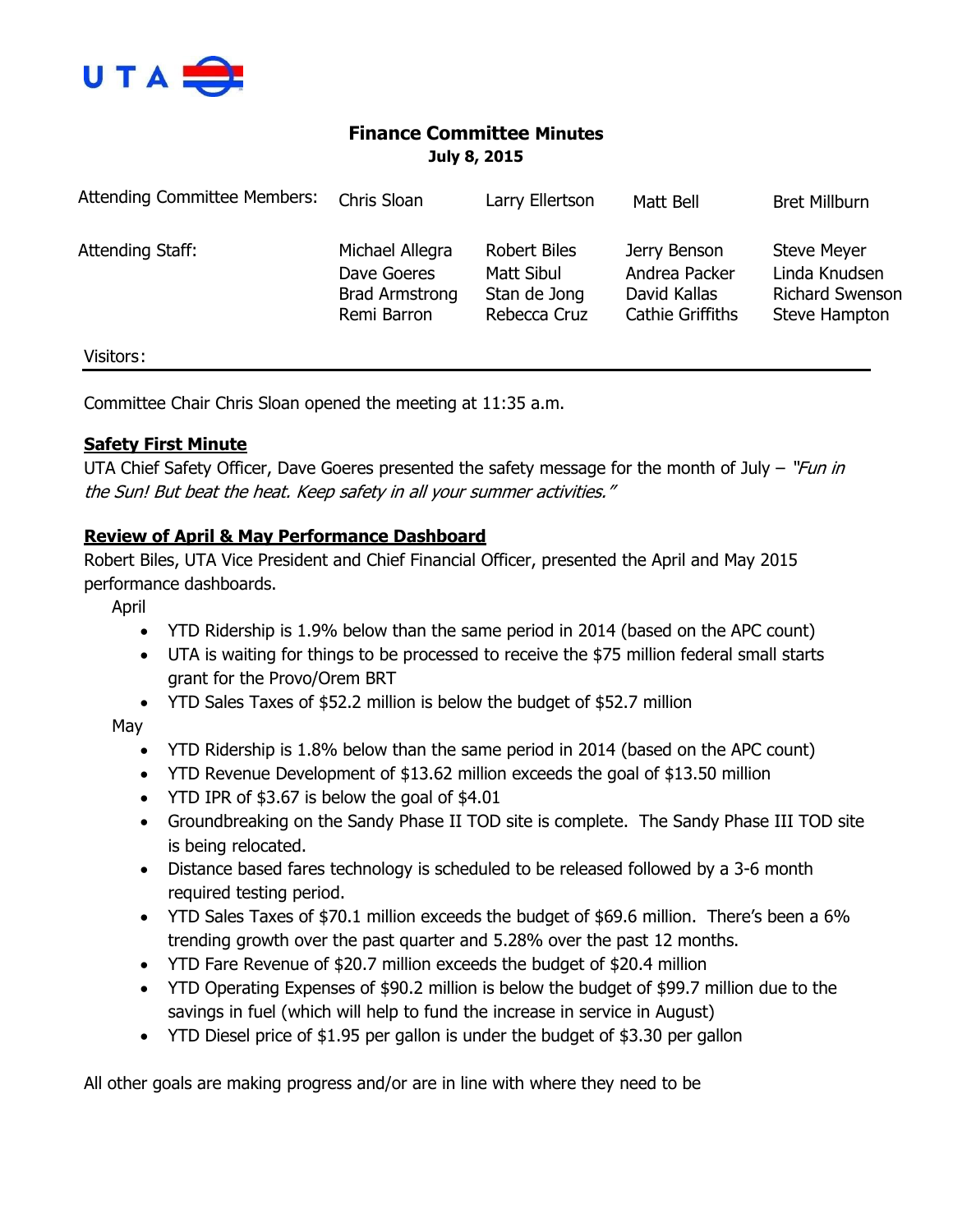A motion to forward the April and May, 2015 performance dashboards to the Board for approval was made by Trustee Bret Millburn and seconded by Trustee Matt Bell. The motion carried by unanimous vote.

#### **Financial Advisor Request for Proposals Evaluation Criteria**

Mr. Biles presented.

- It's time to go out for an RFP for a financial advisor for bonds
- Zions has been the financial advisor for UTA for over 10 years
- Since UTA has just completed a major refinancing and won't be bonding for a while; now is an ideal time to be out selecting a financial advisor and UTA can take its time doing so
- In accordance with best practices, UTA uses a selection process for its financial advisor regarding debt management. In order to prepare the RFP, the evaluation criteria, selection committee, and timeline need to be established.
	- o The proposed selection committee representatives include:
		- Two members of the Finance Committee
		- **-** Deputy Treasurer
		- One staff member from Legal department
	- o The recommended timeline for the selection is:
		- July 8 Establish RFP criteria and selection committee members.
		- $-$  July 19 RFP issued.
		- August  $14$  RFP responses due.
		- August 28 Selection committee completes selection process.
		- September 9 Finance Committee affirms recommendation and forwards to the Board of Trustees.
		- September 23 Board of Trustees approves Financial Advisor agreement.
	- o The RFP criteria and weighting proposed is:
		- Firm Qualification; Regulatory Compliance, Cost Savings/Innovations, and Technical Expertise w/Official Statements/Post Issuance Compliance/Debt Policies, and Experience with Transit clients (Weighting  $= 35$ )
		- Assigned Personnel; Qualifications, Professional Achievements (Weighting = 30)
		- **Public Sector Financial Advisory Experience and Knowledge (Weighting**  $= 25$ **)**
		- Continuing Disclosure and Other Services (Weighting  $= 10$ )
		- There are a total of about 30 items that have been built into the four items listed above

Trustee Millburn asked how the RFP will be distributed. Mr. Biles stated the RFP will be distributed as follows:

- o To firms that have contacted UTA expressing an interest
- $\circ$  To a list of firms Mr. Biles received at a national conference
- o Published on UTA's website
- o Published in the local papers

Trustees Ellertson and Bell have volunteered to be the selection committee representatives from the Finance Committee.

A motion to approve the Financial Advisor RFP (Request for Proposals) Evaluation Criteria, selection committee members, and timetable was made by Trustee Millburn and seconded by Trustee Bell. The motion carried by unanimous vote.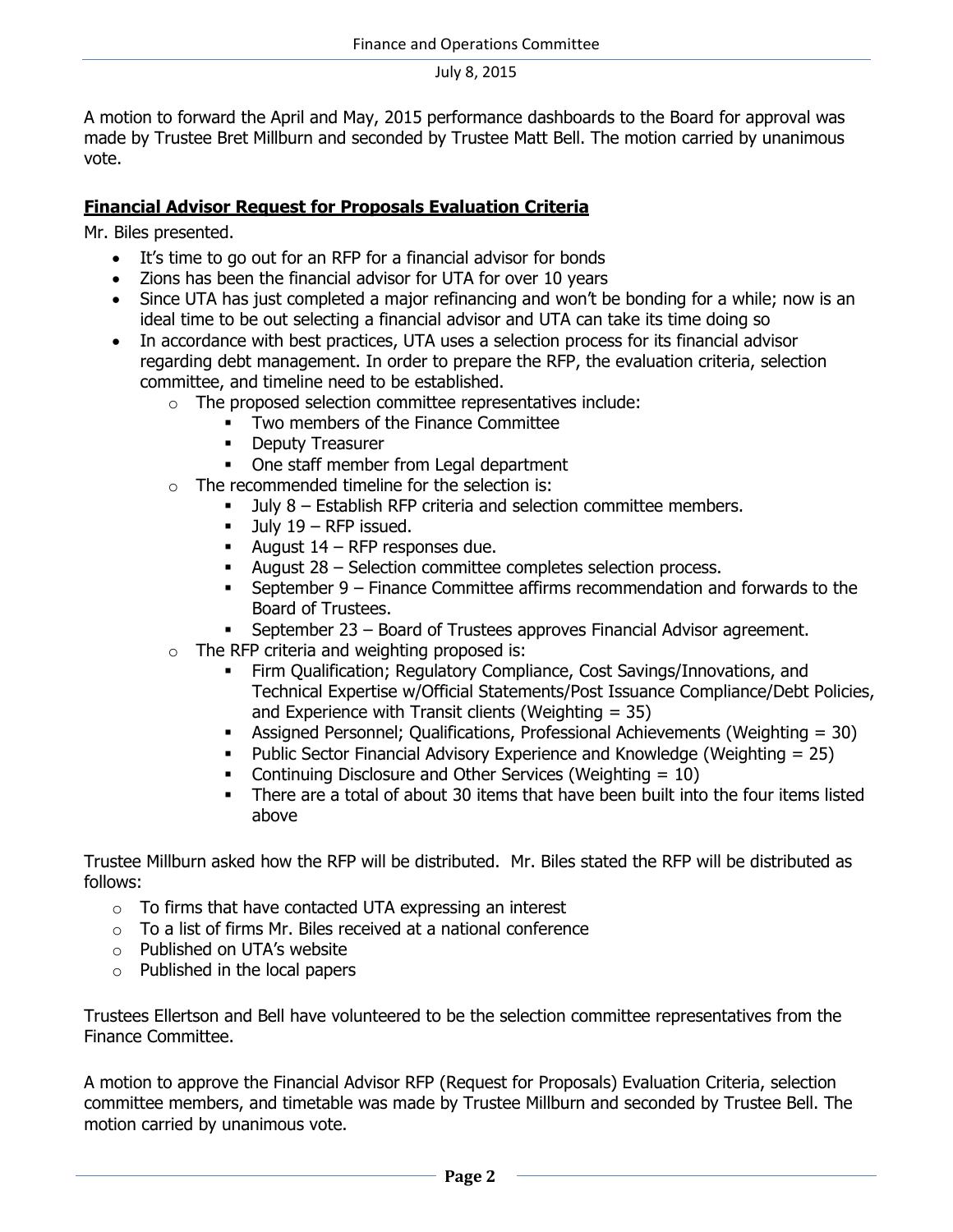UTA Chief Operating Office and Vice President, Jerry Benson wanted the Committee to be aware that the Pension Committee will also be issuing an RFP for an investment advisor for the pension fund at the same time. Mr. Benson went on to explain however, that the types of advisors and their roles are very different from each other.

Trustee Ellertson expressed concern about there being a potential conflict with those who may be interested in becoming UTA's financial advisor and Board members being on the selection committee. Mr. Biles explained that he didn't feel there is a conflict.

#### **Retirement Health Savings Plans – Definition of Spouse**

Mr. Biles presented.

- $\circ$  UTA's retirement health savings plan administrator, ICMA-RC, recently notified the Authority that it needed to take action to update the definition of spouse for this plan.
- o Resolution 2015-07-02 (for Administrative employees) and Resolution 2015-07-03 (for Bargaining Unit employees) changes the definition of spouse from "Spouse means the Participant's lawful spouse as determined under the laws of the state in which the Participant has his primary place of residence" to "Spouse means the Participant's lawful spouse as determined under the jurisdiction in which the Participant was married" for.

A motion to forward the Resolution 2015-07-02 and Resolution 2015-07-03 to change the Retirement Health Savings Plans Definition of Spouse to the Board for approval was made by Trustee Bell and seconded by Trustee Millburn. The motion carried by unanimous vote.

## **April & May Financial Statements**

A motion to approve the April and May, 2015 financial statements was made by Trustee Millburn and seconded by Trustee Bell. The motion carried by unanimous vote.

## **Quarterly Investment Report**

A motion to approve the Quarterly Investment Report was made by Trustee Millburn and seconded by Trustee Bell. The motion carried by unanimous vote

## **May 13, 2015 Finance & Operations Meeting Report**

A motion to approve the May 13, 2015 Finance & Operations Meeting Report was made by Trustee Millburn and seconded by Trustee Bell. The motion carried by unanimous vote.

## **January 1, 2015 Actuarial Valuation for UTA Pension System**

Mr. Biles presented.

- The Pension Committee has reviewed the Actuarial Valuation for the UTA Pension System and has approved the following changes:
	- $\circ$  Reducing the Investment Return (Discount Rate) from 7.50% to 7.25% for 2015
	- $\circ$  Decreasing the plan payroll growth assumption by 0.6% from 4.0% to 3.4%
	- $\circ$  Decreasing the future salary increase assumption for individual members by 0.6% across the board, to 5.4% for the first five years of employment and 3.4% thereafter
	- o Changing the mortality assumption to the RP-2014 Blue Collar Mortality Table with MP-2014 projection scale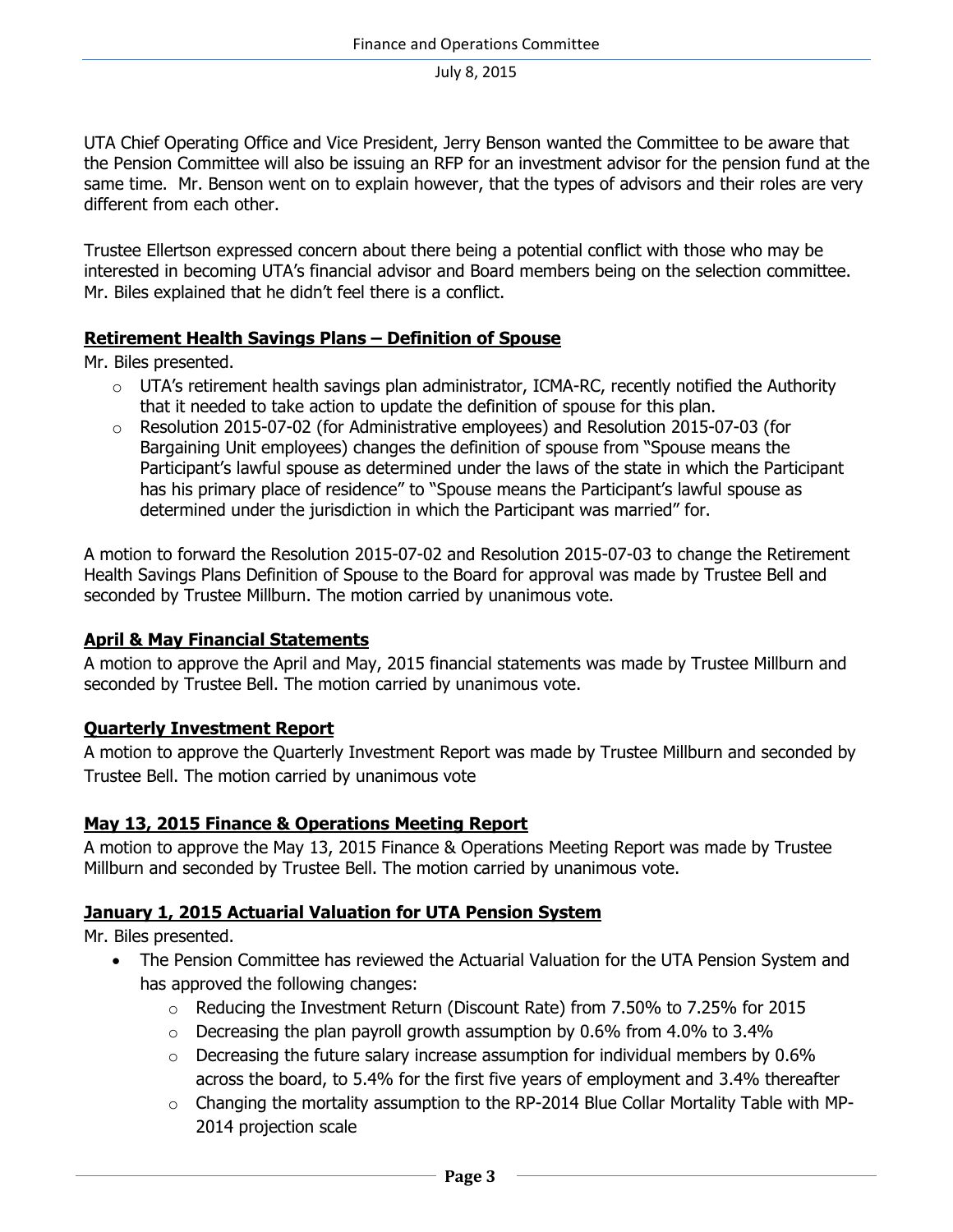Trustee Bell asked if UTA is being conservative, medium conservative or ultra conservative. Mr. Biles explained that UTA is being more conservative but not ultra conservative. Mr. Benson went on to explain that the Pension Committee was comfortable with what is being recommended here.

Trustee Bell asked if UTA was paying too high of a cost to those who manage the account. Mr. Benson explained UTA is going out for a competitive proposal for that issue but they're currently being paid based on performance. Mr. Biles stated that UTA is currently paying a 1% (or less) annual fee of the assets.

Trustee Ellertson asked if UTA has had any discussions about changing the pension plan from a benefit to a contribution plan. Mr. Biles said discussions are underway.

## **Revenue Development Policy Update**

Mr. Biles presented.

- On June 28, 2006, the Board of Trustees approved a definition of revenue development and established a monthly reporting schedule with Corporate Policy No. 3.1.3. Mr. Biles read through the approved definition which is:
	- $\circ$  "The Board of Trustees expects the staff to aggressively pursue sources of revenue for capital development and transit service. Revenues must come from discretionary grants, contributions, project partnerships, the initial net value of a joint development and any other sources except revenues from sales tax, passenger fares, advertising, formula funds, investments, and any other on-going sources.

Qualifying revenues will be reported and applied toward goal achievement upon receipt of an executed non-reversible instrument of obligation from the contributor or in the case of property, equipment or assets when the contribution is put in use. Year-to-date revenue development amounts will be reported monthly on a schedule with the financial statements."

- Mr. Biles then went on to read through the current policy which states:
	- A. In order to meet the revenue development test, an item must have a "yes" answer to the following questions:
		- 1. Is the item properly classified as revenue?
		- 2. Is the revenue from some other source beside sales tax, passenger fares, advertising, formula funds, investments, and any other on-going sources?
		- 3. Has UTA received an executed non-reversible instrument of obligation from the contributor or in the case of property, equipment or assets, have they been put into use?
	- B. Revenue recognition for the annual revenue development goal shall be as follows:
		- 1. Federal Grants Recognize when awarded
		- 2. State or Local Grants Recognize when awarded
		- 3. Property (real or personal) given to UTA Recognize when placed in service and UTA net worth increases
		- 4. Tax Increment Finance Recognize when received
		- 5. Transit Oriented Development Recognized when all contingencies are moved; otherwise upon receipt.